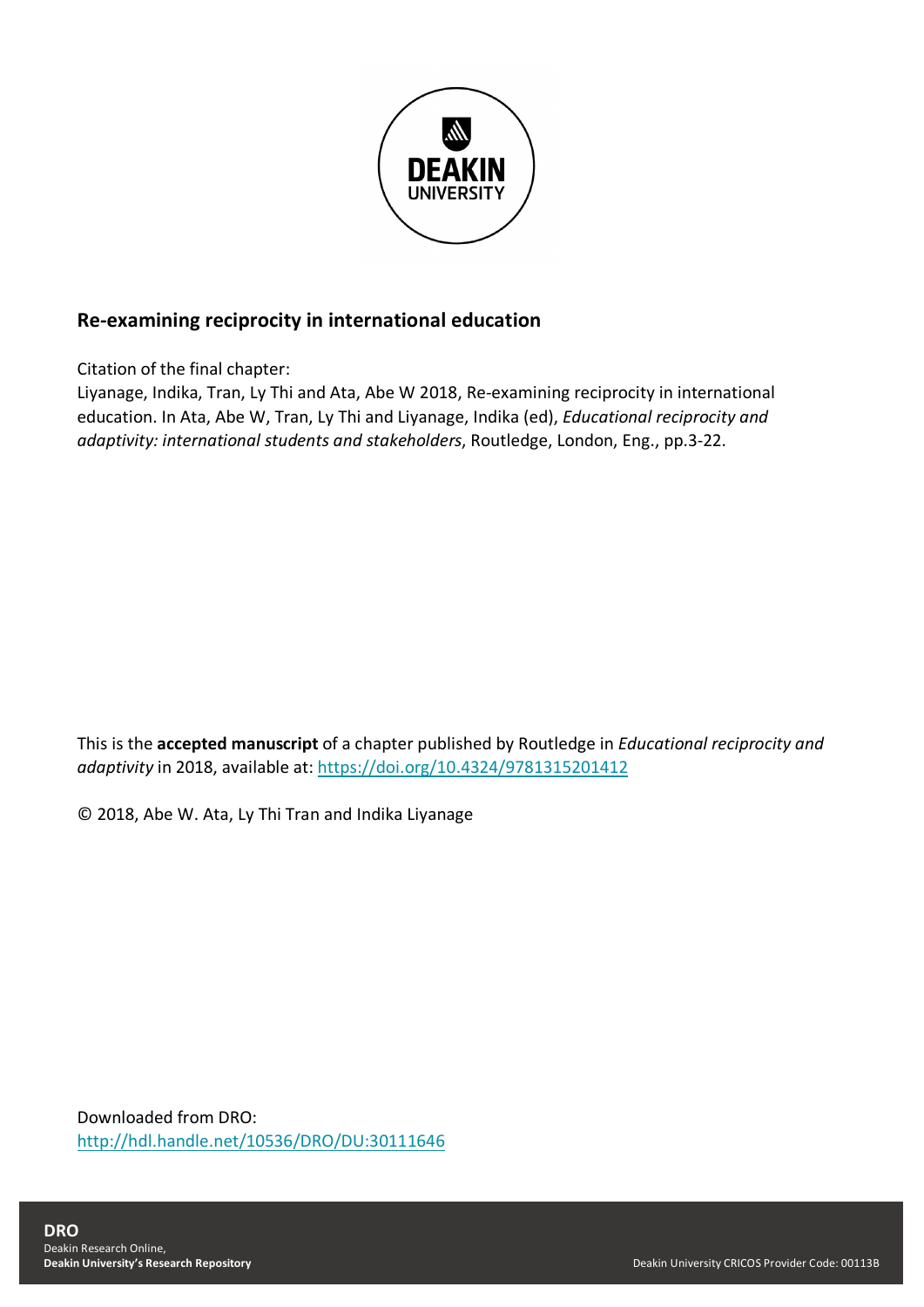# **Re-examining Reciprocity in International Education**

**Indika Liyanage, Ly Thi Tran & Abe W. Ata**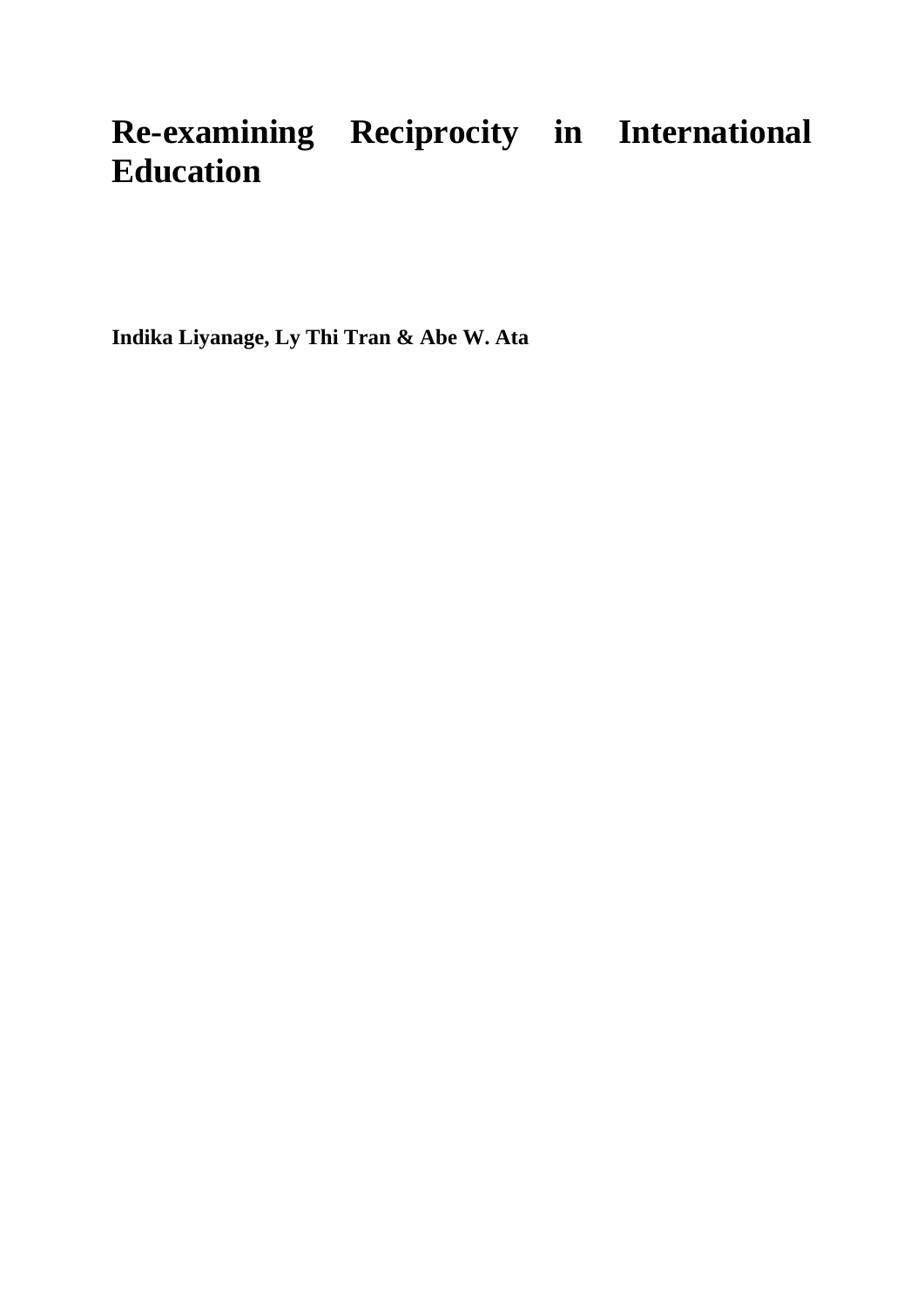# **Abstract**

Reciprocity is fundamental in theorization of social relations as dialogical and mutually constituted. At the core of social constructionist understandings of learning is the assumption that cultures are shared, socially-constructed realities in which 'others' play an essential, irreducible part. Calls for more reciprocal relationships in international education are a challenge to all concerned stakeholders. Reciprocal approaches can uncover a deeper significance of diversity rather than simply the surface level of ethnolinguistic background, and account for the value of education for different individuals and different contexts. Engaging with differences and diversity reciprocally opens possibilities for learning and transformation for participants. Crucial to reciprocal approaches in international education is the need to recognise and build on the potential capacity of international students as partners or co-constructors of transnational knowledge. In addition, meaningful and productive reciprocity demands at least implicit recognition from participants of their own perceived norms as difference and sees diversity as mutually inclusive. This chapter provides a robust critique of reciprocity and adaptivity in international education and serves as a preamble to this volume.

**Keywords**: International education; Reciprocity; Adaptivity; Stakeholders; Rights and international students; Policy discourses and reciprocity; International student experience

# **Introduction**

Reciprocity is fundamental in theorization of social relations as dialogical and mutually constituted, and of human experience of social reality as constructed in relational spaces. Any claim to meaningful understanding of the experience of international students that ignores this fails the first test. At the core of dialogical social constructionist understandings of learning or acquisition of knowledge is the assumption that cultures are shared, socially-constructed realities, and thus that 'others' play an essential, irreducible part in socialization into an already meaningful world (Linell, 2009). Key to this assumption, however, is the recognition that the language, practices, knowledge and conceptual systems that permeate individual cognition and learning are shared only partially, that "social construction (and structures) and individual variation are co-evolutionary" (Linell, 2009, p. 79). Integral to sharing sociocultural knowledge and practices is the individual capacity to have a sense of difference in 'others' encountered in social interaction. Successful interaction, if only to achieve disagreement, and the possibility of situated (re)structuring of knowledge of the world necessitates individual other-orientation (Linell, 2009), which implies a reciprocity of perspectives, the attempt to perceive the world from the perspective of the 'other', a fundamental tenet of the global citizenship. Intersubjectivity is not just about what interactants share, but also what they do not (Wertsch, 2000) and inherent in any attempt at mutuality or reciprocity is the possibility, or perhaps an inevitability, of alterity (Bakhtin, 1979) of new meanings in the dialogical interaction of voices:

In addition to the emphasis on mutuality and reciprocity, there are strains and tensions, differences between people and traditions, boundaries between communities (and reaching across those boundaries), knowledge, norms and expectations at variance. These tensions stand in dialectical ("dialogical") relations to each other (Linell, 2009, p. 82).

If we put aside the idea of international education as a product for consumption (reminiscent of simplistic 'empty vessel' monologic transmission models of learning) and return to the idea of an international education as a learning experience that ostensibly offers more than learning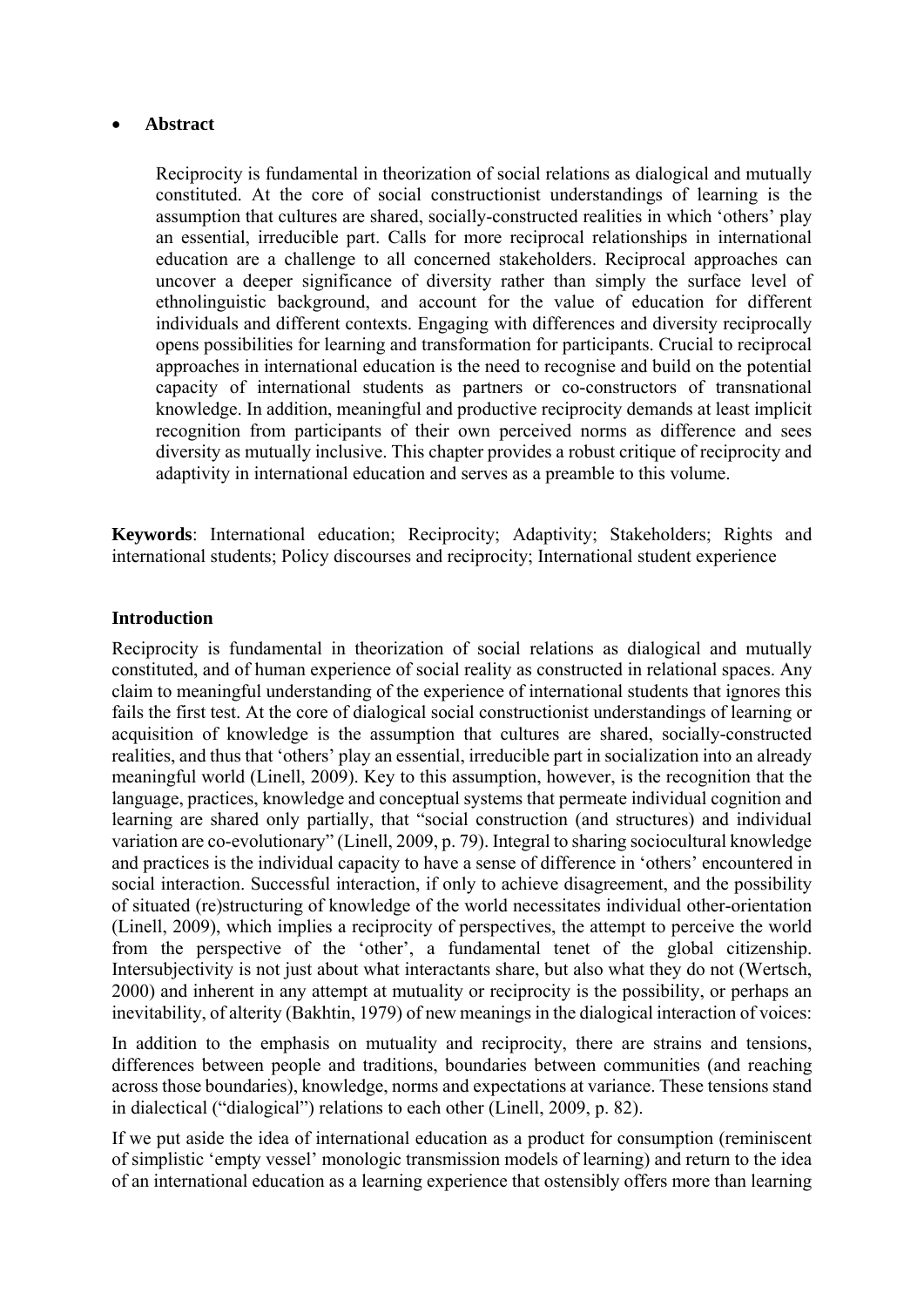within monocultural and monolingual confines, then it is, without doubt, encountering difference that prompts learning. It is difference that makes education to be international.

Bakhtin introduced the idea of the '(the other's) strange words' with this tack on dialogue, otherness introduces strangeness, in the form of oppositions, disagreements, and discrepancies between perspectives, evaluations and accounts … tensions evoke thoughts in the self. Thoughts are never quite neutral; they involve evaluations, with cognition and emotions clashing, judging and evaluation one another. It is the disruptive influence of the other which introduces tensions. The other's "outsideness" brings in a 'surplus' of vison, knowledge and understanding other than had before or you had expected to encounter. The other may see things from points of view that have so far been strange or unfamiliar to yourself, and this forces you to reflect and try to understand, thereby possibly enriching your, and our collective, knowledge and language. (Linell, 2009, p. 83)

Without engaging in contention about strict definitions of universities, and where and when they originated, some perennial characteristics grounded in reciprocity identification of commonalities, the preparedness for encountering difference - have persisted through time in today's representation of higher education as internationally or globally oriented. For example, these include: recognition and mobility of academic staff; welcoming, indeed expecting, a student cohort that was not simply local; teaching programs that focus on what is generally agreed to be 'higher learning', and; the pursuit and sharing of knowledge through transnational scholarship and research. Movements of scholars and students in earlier periods were admittedly perhaps more regional, rather than the global flows of today. In Europe, which likes to consider itself the birthplace of the modern university, there was still in many ways a shared cultural heritage and experience that bound the seemingly disparate kingdoms and principalities of Europe together (Altbach, 2002). A lingua franca, Latin, and the remnants, or at least the memory, of the Western Roman Empire kept alive through the structures of the Catholic Church and then resuscitated in the ninth century as the shifting political entity of the Holy Roman Empire (Liyanage & Badeng, 2016). Yet evidence abounds of movement and interaction across notional cultural, linguistic, and political boundaries. The interaction of European, Arabic and Byzantine scientists, scholars, writers and artists in twelfth century Norman Sicily is well documented as an era of remarkable innovation and cultural fusion that many argue made it the most advanced country in Europe at the time, and an excellent example of intercultural reciprocity. Institutions of higher learning flourished in the Arabic world and, during the European medieval era, Arabic translations of classic works from across Eurasia were made for the use of scholars, enabling the later return of Latin translations of lost texts to fledgling European universities. Today's internationalized higher education is of a different order because of its scale, ease of movement, much more widespread demand for higher education in a knowledge economy (Stiglitz, 2006), commodification and commercialization of knowledge as assets and services (Altbach, 2002) owned by nation states, and disparate knowledges and cultural/academic practices that are in contact. The difference is also exacerbated also by nation states' migration policies, human capacity development, public diplomacy, promotion of ICT in education, and establishment of offshore online international education (Tran & Gomes, 2017).

# **Calls for Reciprocity**

Calls for more reciprocal relationships in international education are in fact a challenge to stakeholders - institutions, policy-makers, academic and professional staff, and students - to resolve paradoxes, evident to even the most casual observer, in theory and practice of international education. It is considered to be the high status and reputation of the education systems of BANA countries (Britain, Australasia & North America) and others that attracts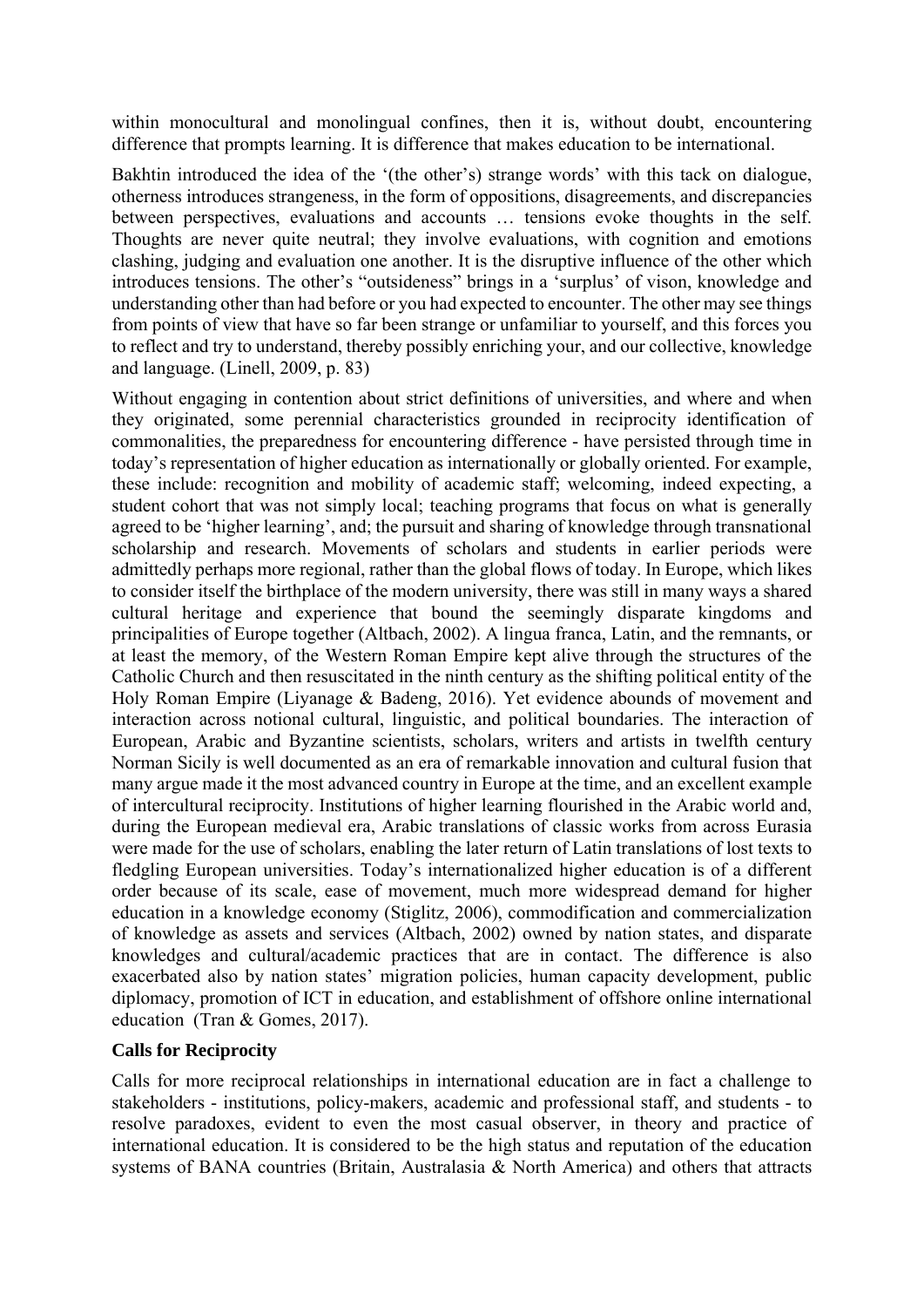students. The very fact of the difference of Western education, and that this difference is imagined to be one that is inherently better and thus more desirable, is key to the hegemonic status it enjoys (Liyanage & Walker, 2014). This is in tension with the publicly declared value the presence of international students adds to an institution for domestic students in terms of internationalised curricula, the possibilities of development of intercultural competences, and the opportunities to establish professional and academic networks appropriate for success in a globalized world.

This claim - that international students bring valuable resources to the educational exchange and contribute to an enhanced quality of the offering to domestic students, can in fact make essential contributions to delivering the 'international' in the international education experience with its objectives of productive international/intercultural relationships and global citizenship - implies a change or transformation of the product on offer. Any acknowledgement of reciprocity, that is, of the educational offering changing, especially if there are supposedly concerns about the 'quality' of the visiting students and how they need to adapt to the 'system', can be construed as a threat to the integrity of the original product (Liyanage & Gurney, Chap 12). Positioned thus, international students find themselves in a confusing and contradictory, if not explicitly commodified, situation. They become well aware very quickly that to succeed in their studies they are obliged to adapt to and adopt new practices in a climate that explicitly devalues the practices they have used to achieve the academic success necessary for acceptance as an international student (Liyanage & Gurney, Chap 12). Yet, it is usually too evident in images and materials digitally encountered on a daily basis on university home pages as providers of the 'resource' of difference, putatively useful to have on campus for some sort of (usually joyful) improved learning experiences for domestic students with whom they study.

An alternative is that both hosts and guests pursue negotiation of other-oriented reciprocal relationships, that is, international students adapt and are accommodated (rather than assimilated), host institutions (and local domestic student peers) negotiate reciprocal accommodation of difference as well actively adapting themselves to the possibility that a diversity of academic practices and conventions, languages, knowledge, etc. of visiting students is an authentic resource for learning otherwise not available (see Hoang & Tran, Chap 4). As with the outcome of any social interaction, the relationship need not be symmetrical, but mutual. Embracing the potential to transform and enrich what was originally seen as making opportunities to study at particular institutions desirable might improve the educational experiences of staff and all students, might serve to enhance rankings, reputations or brands. Equally fundamentally, critical engagement with how a performative culture (Ball, 2003), in which the reputations of universities live or die by the double-edged sword of rankings, skews and distorts the activities and priorities of teaching institutions might open up a more inclusive and educationally productive approach to thinking about what internationalization offers and how it can be evaluated. From an institutional perspective, surely the remit of organisations devoted to research and learning is to engage with other voices, be open to reciprocity and alterity, to resisting, as Diaz (Chap 11) argues, apparently incontrovertible paradigms, to putting their own assumptions and practices under the microscope in pursuit of "yet to-beimagined, even seemingly impossible new institutional and pedagogical realities" (Diaz, Chap 11). Reciprocity needs to be recognised as making institutions stronger, more viable, and more relevant. The broader range of theoretical views and expertise needed in order to foreground reciprocity in international education have been identified in this collection that explores the reciprocal responses to and complexities involved in international students' multiple academic and social adjustments to educational settings around the world, highlight the tensions and challenges experienced by all stakeholders.

# **Internationalization of Education and Neo-liberal Ideology**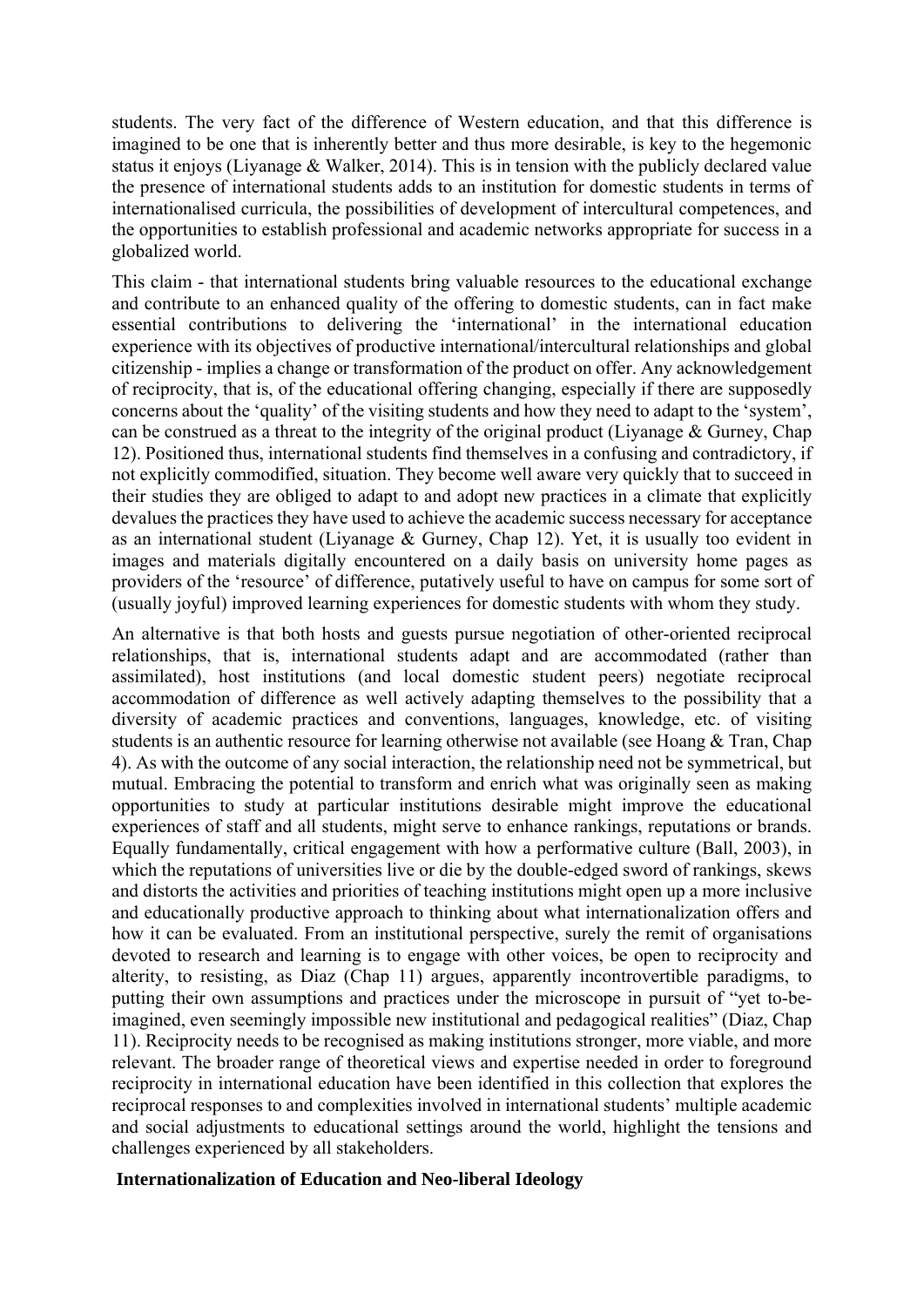As several of the contributors to this volume have demonstrated, when nations, such as Australia, or Japan (Hashimoto, Chap 2), or the U.K. (Lomer, Chap 3), or Singapore (Gomes, Chap 6) calculate the benefits of internationalization primarily in economic terms, and frame policy in terms of numerical targets and market share in competition with other providers of the commodity of education in a global knowledge-based economy, the promises and possibilities of reciprocity in internationalisation of education tend to become obscured. To begin, there is a fundamental contradiction, as pointed out by Lo and Ng (Chap 5) between assertions that education is the key to social and economic development of poorer nations and decisions of universities in developed wealthy nations to impose fees for international students much higher than those paid by local/domestic students. If the performance of higher education in achieving internationalisation is evaluated using performative criteria that focus on 'bottom lines' and enrolment numbers educational outcomes framed in human experiences that are much more difficult to measure on institutional or system scales are neglected or ignored. In fact, the standards that are applied across education sectors to judge the success of institutions, and of the work of professionals, are market driven managerialist notions of performance (Stanley & Stronach, 2013 ) and the significance afforded rankings systems and other quantitative measures, and the linking of these to public funding, distorts the focus of all of the work of education, not just internationalization elements. These measures shape and direct the priorities of educational organisations and institutions, prefigure objectives and targets, dictate budgetary decisions, and re-define what constitutes value in the work of educators. Internationalization of education and neo-liberal ideology have gone hand-in-hand, and this has meant changes to knowledge production, exchange and consumption, and for professional educators this "has had profound consequences … particularly with regard to their relationship to knowledge, to clients, and to the organizational structures within which most of them now work" (Beck & Young, 2005, p. 183). In policy terms of the knowledge economy, education and educators become a strategic human resource, a form of knowledge capital, and "because it is discursively powerful, state-level policy is likely to be influencing institutional discourses on international students, and consequently, on institutional practices and pedagogical relationships" (Lomer, Chap 3). At the core of the practices of teaching professionals and professional knowledge production was "inner dedication … (or) … inwardness … (a) particular kind of humane relationship to knowledge" (Beck & Young, 2005, pp. 183-184). The ascendance of obsession with accountability and measurement as a means of achieving educational excellence and quality has pushed the profession of teaching, historically founded upon trust and ethics, toward being a technical, instrumental task (Codd, 2005), and, as the spiralling growth in casualization of university and college teaching staff attests, commodified teaching.

Positioned as consumers in a significant export industry, international students have in turn been commodified, and discursively constructed as the source of an important revenue stream for universities, colleges and schools – "cash cows" (Baas, 2006, p. 14) - in an era in which public policy frequently seeks to curtail spending on education and shift the cost from the state to the consumer. Alongside rhetoric positioning education as a key to success and prosperity in a rapidly changing world, those nations that are the dominant providers of education in the global market are simultaneously constructing education as a private benefit, for which the consumer must bear the cost, rather than as a public good. The commodification of international students is uncomfortably evident in ambivalent and paradoxical discourses that veer from, to give some examples, construction as unwelcome and problematic deficiency to instruments of global economic development to resources for sale to the highest bidder. International students in some contexts are becoming 'wedged' by mixed messages. On the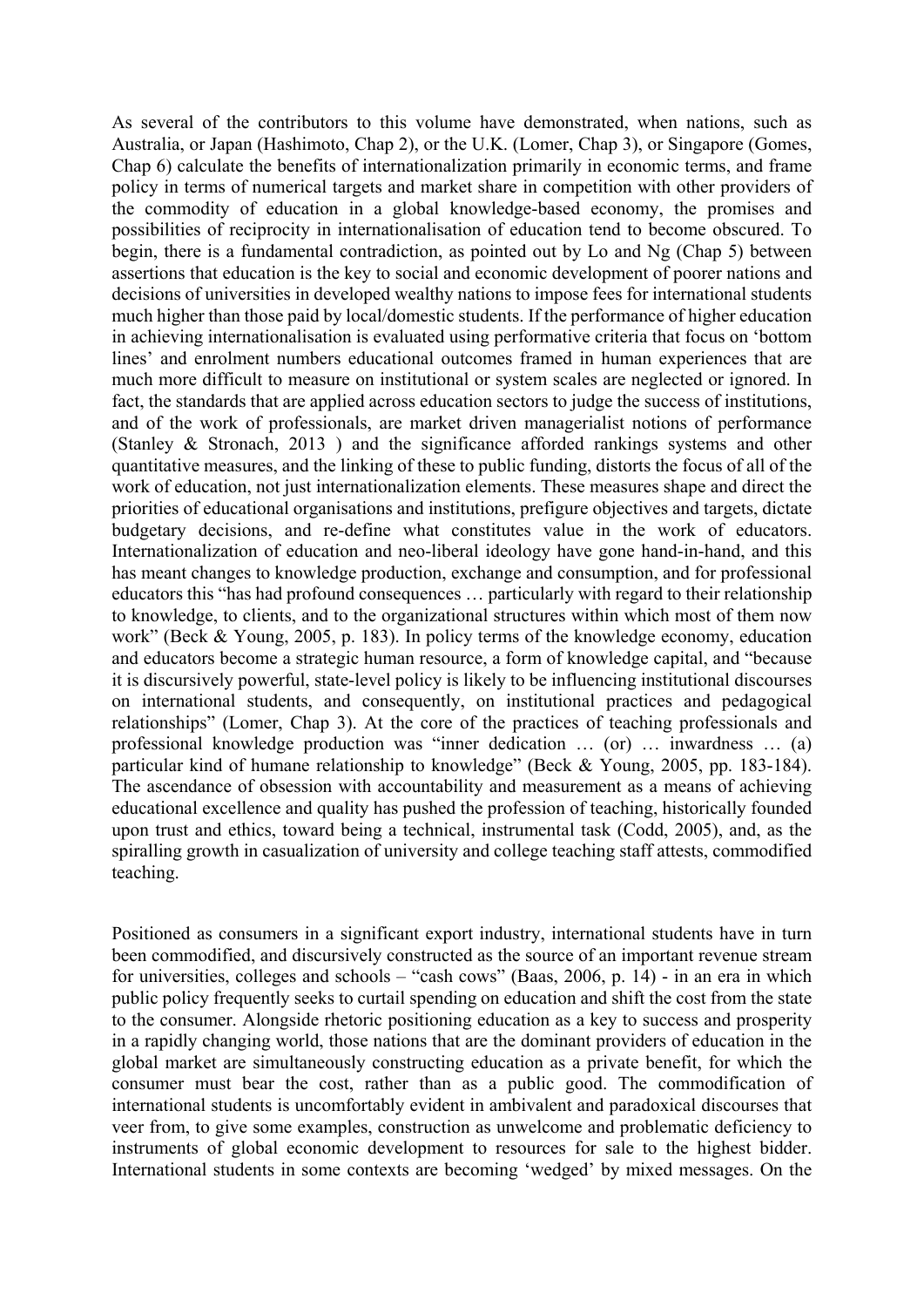one hand, escalations in hostility towards immigrants, reflected in policy shifts, that make it more difficult to enter places such as the UK for study or to remain following graduation (Lomer, Chap 3), and on the other by rhetoric that extols the opportunities and benefits, for the nation and for individuals, of and for education in responding to structural gaps in job markets and for the best and brightest graduates to participate in consolidating and growing the academic and research reputation of the education sector of the host country, thus (hopefully) gaining an increased market share of the commodity of international student enrolments. In Australia, for example, international students in vocational education are taught using training packages designed to assist learners develop competencies needed for the Australian labour market, but the current immigration policy has reduced opportunities for these students to secure permanent residency. This situation has created significant contradictions and tensions as the curriculum constructs international students to be 'one of us' - a member of the local labour market, but in reality, international vocational students are positioned as visitors who are temporary sojourners in the host country and are likely to leave Australia on completion of their studies(Tran, 2013; Tran & Nyland, 2013).

#### **Policy Discourses**

Policy discourses that construct an international student identity have the effect, as Lomer (Chap 3) notes, of essentializing a very diverse group and thus simultaneously of reducing the diverse characteristics, knowledges and experiences of international students. The obverse of this is that policy can, unintentionally, create circumstances that encourage reductive thinking about the complexity and diversity of host populations. Diversity and difference are a doubleedged sword in the contemporary world. Encounters with difference can lead to reflection on the nature of essential characteristics that define that difference, and reification of abstract national traits or putative strengths. Engaging with difference reciprocally opens possibilities for participants, admittedly always asymmetrical, of learning and adaptation, of alterity. But meaningful and productive reciprocity demands at least implicit recognition from participants of their own perceived norms as difference, of seeing diversity as mutually inclusive, an 'insider' or participant perspective on diversity (Liyanage, Singh, & Walker, 2016). A focus on diversity can actually compound the practice of 'othering'; although it might succeed at one level in deconstructing the reduction of difference, it risks fostering in those who see themselves as 'natives' of a national community a perception that they are not participants in the dynamic interplay of diversities (Liyanage et al., 2016) typical of the societies that at present are the dominant international student destinations. If we can construct difference and diversity as something we all have in common, we have taken the first step to a mutually productive reciprocity. Tolerance of difference is not enough, implying a preference for adaptation or acculturation by the 'other' to remedy differences, yet as Gomes' (Chap 6) discussion of the Singaporean response to internationalization illustrates, tolerance is perhaps a middle road. There, consistent with Buber's idea, introduced by Tian (Chap 8), of 'monologue' essentialising, demarcating and demonizing other groups, a refusal to engage with or orientate to 'others' positions international students as a threat or visible manifestation of a negative perception of some aspect of the world (see also Hoang & Tran, Chap 4). International students are a very visible sign of globalization and the movement of people, and thus risk being targeted by groups or individuals dissatisfied with the social and economic dislocation often associated with the changing world. In some instances, these responses to international students are simply instances of existing attitudes to difference, such as the tensions between local ethnic groups in Singapore (Gomes, Chap 6) or the lower sense of belonging reported by minority group domestic students in the USA (Krishna, Chap 10). Yet the reflections of international students in Singapore recounted by Gomes (Chap 6) reinforce that it is not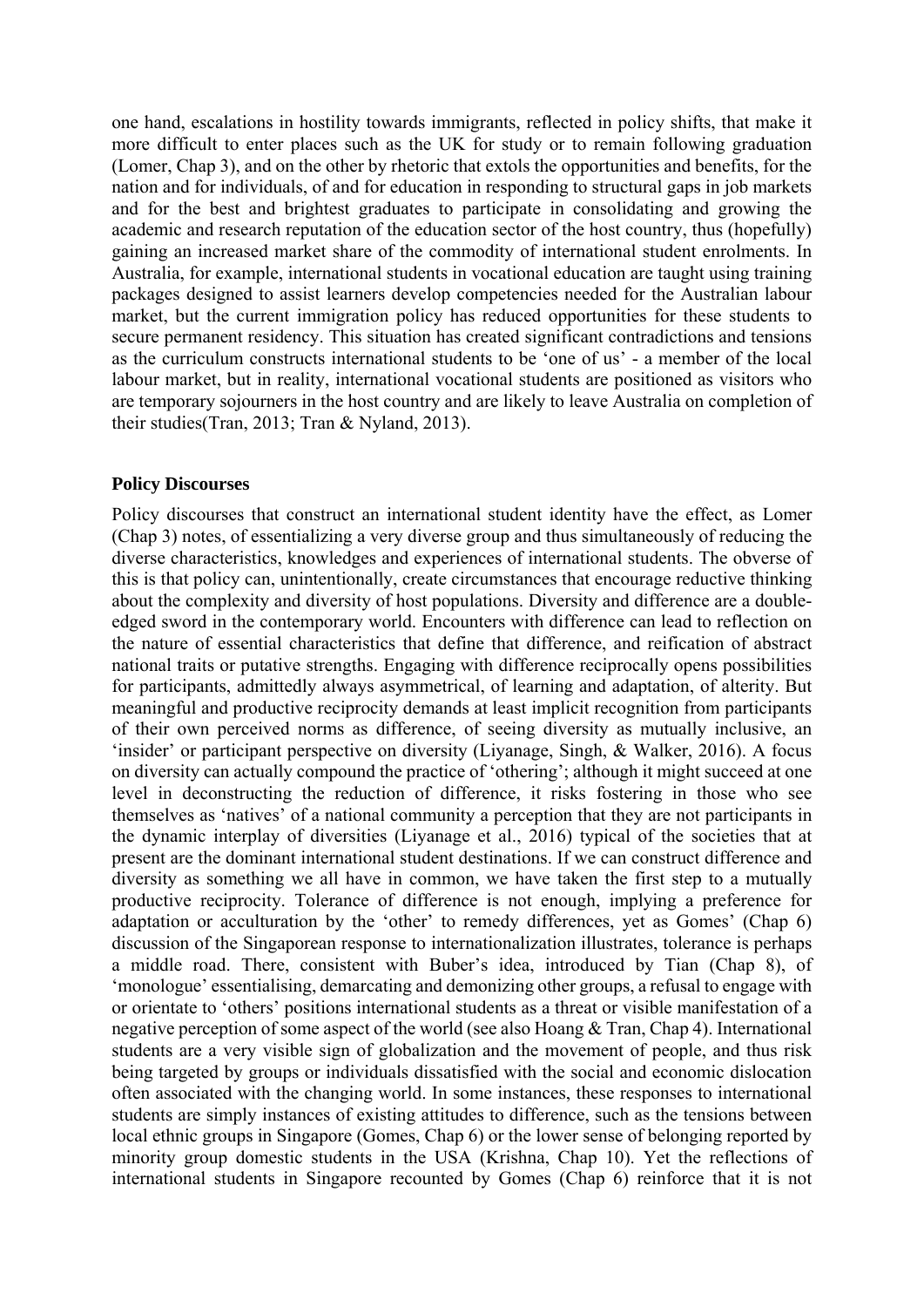necessarily solely differences of ethnicity or language that are at issue, but the *foreignness* that inevitably follows the mobility – of labour, of capital – associated with globalism and global markets. For international students in Singapore, their foreignness made them targets of real or imagined perceived hostility which took the form of racism, xenophobia or passive-aggression, of resentment aroused by competition from outsiders in the markets for student placements and employment, representations of the ills visited upon on locals as a result of globalist neo-liberal ideology. Ironically the hurt was very much a market-oriented response of locals not getting their rightful share of university places, of jobs, of housing, and so on.

In Australia, purportedly one of the most ethnically diverse nations, foreignness is also a flashpoint for groups who feel disadvantaged by government spending on refugees, by competition for rental accommodation and work, and who dislike visible difference or foreignness, and international students have been the target of hostility, most potently evident in some violent attacks on students from India (Dunn, Pelleri, & Maeder-Han, 2011; Graycar, 2010). Tensions between the perceived effects of mobility on local populations and government policy that actively encourages an influx of international students, as was also the case in Singapore for a period of time, were nakedly obvious when the attacks in Australia were condemned in terms of the economic impact of any subsequent diminution of the flow of students, and government representatives visited India with the express purpose of defending the reputation of Australia as a safe destination for study (Nyland, Forbes-Mewett,  $\&$ Marginson, 2010). Although it is also understandable that, as transient residents in a host country for the purpose of consuming a service, international students are prepared to more readily overlook or suffer any perceived impingement of their rights in other areas on grounds such as civil, race, gender, social, cultural and economic equality, it is surely the responsibility of host countries to reciprocate by guaranteeing visiting students the rights enjoyed by local students and to proactively provide and protect these rights. Students in most study destinations, well aware of their status as guests subject to visa conditions that curtail or constrain participation in local political discourse (e.g., see Gomes, Chap 6), generally choose to remain silent about any experiences of racism or hostility, even in the private sphere (Gomes, Chap  $6$ ).

Furthermore, given the promises in promotion and marketing of education, failure to meet expectations of intercultural opportunities for socializing with local students or improving language skills (Tran & Nyland, Chap 7; Tian, Chap 8) is almost predictable, in at least some aspects of the experience, and the priority accorded study because of the financial commitments involved means international students are generally less engaged with non-academic activities that their local peers (Krishna, Chap 10). Nonetheless, feelings of social isolation from the host community are common (Krishna, Chap 10), and as Tran and Nyland's (Chap 7) data show, the industrial nature of some vocational courses leaves students feeling isolated, almost quarantined from social interactions with local students for the duration of their courses. Although the internationalization literature has for decades provided myriad examples of difficulties with adjustment to new academic and sociocultural settings, orientation for international students is often brief and continuing support often inadequate (Krishna, Chap 10).

The apparent failures of policies and practices at national and institutional levels to promote authentic reciprocity in academic and social relationships with host teaching staff and students have an interesting outcome. For example, exogenous reciprocity becomes the norm among international students themselves, who mix predominantly with their international peers, either co-nationals, or from the broader region, or more globally (Tian, Chap 8; Tran & Nyland, Chap 7). The opportunities to benefit from internationalization and become globally oriented appear to be embraced much more readily by the visitors than by the locals, but social aggregation of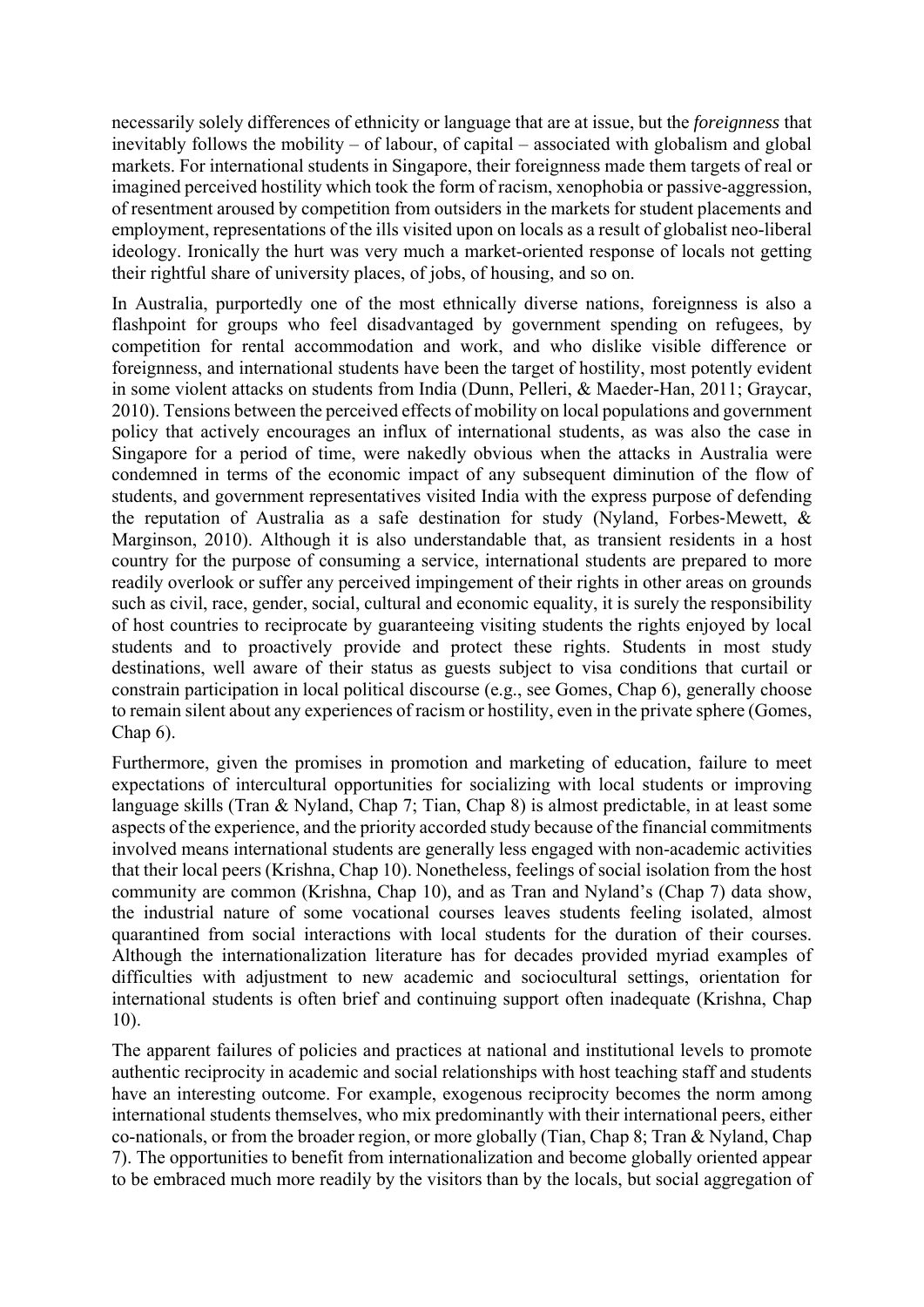international students can have the effect of compounding perceptions of difference, of 'us and them', and make it more difficult for social interaction between domestic and international students (Tian, Chap 8). Ironically, without reciprocity, internationalisation delivers to domestic students little of the ostensible benefits promoted/claimed by state and institutional policies. Development of complex multiple identities essential for productive navigation of the contemporary world, the formation of mutually beneficial networks, the emergence of borderless communities that mobility and technology make possible seem more achievable if you leave your own home and immerse yourself in a possibly unwelcoming setting but one that consequently brings together diverse groups with few options but to embrace these possibilities.

International students who have to work part time to fund their study are vulnerable to exploitation by employers who rely on part-time and casual employees (Tran & Nyland, Chap 7). Students are often not knowledgeable about local work practices, pay rates, or work conditions, and financial pressures in tandem with difficulties finding regular work lead many, at least in Australia, to accept pay rates below the minimum wages set by the government (Baas, 2006). Restrictions on the numbers of hours worked make any who overstep this mark additionally vulnerable to unscrupulous employers who can use the threats of informing authorities of visa violations:

It's also hard to know the extent to which student visa holders are being ripped off; all we know is that time and again they recur in stories of employers ripping off their workers. They are a group ripe for exploitation — young workers are already vulnerable in workplaces, but international students often also have poor English skills, work casually, are working in a foreign culture, often without an understanding of their rights, and are vulnerable to claims they have breached their visa conditions (which limit them to 20 hours a week paid work). (Keane, 2017)

According to the Netherlands-based International Institute for Asian Studies, "not a few students [in Australia] were arrested for violating visa regulations and sent to so-called detention centres to await deportation back to India" (Baas, 2006, p. 14)

It is interesting to compare the policy initiatives in different parts of the world and to contrast the strategies employed to attract students that are canvassed by the contributing authors. Students are no longer flowing only to the still rapidly growing international education sectors in countries such as Australia, the UK, USA, Canada, or New Zealand that have historically been the destinations of international students. The directions of international student flows are increasingly reciprocal in the geographic sense as some Asian countries and many European countries attract students both from traditional sources and from the nations previously considered to be the destinations of choice for international students. Non-traditional destinations such as Hong Kong (Lo & Ng, Chap 5), Japan (Hashimoto, Chap 2), Singapore (Gomes, Chap 6), Malaysia (Shafaei et al., Chap 9), and China (Tian, Chap 8) have adopted policies to position their systems as education hubs in a region that has been a major source of the international student flow to predominantly English-speaking nations. Although most of these countries are competing to progress what are generally estimated to be neo-liberal objectives, motivated by potential economic benefits for the host nation of supply (with all the multiplied effects) rather than consumption in the education market, and by the possibilities of international prestige and influence, differing circumstances have generated some different approaches. In contrast to nations like the UK, for example, where policy does not make it easy for students to remain in the country after graduation, or even to move seamlessly from undergraduate to post graduate study (Lomer, Chap 3), less traditional destinations outside the Western axis of elite higher education - and also of the growing immigration controversies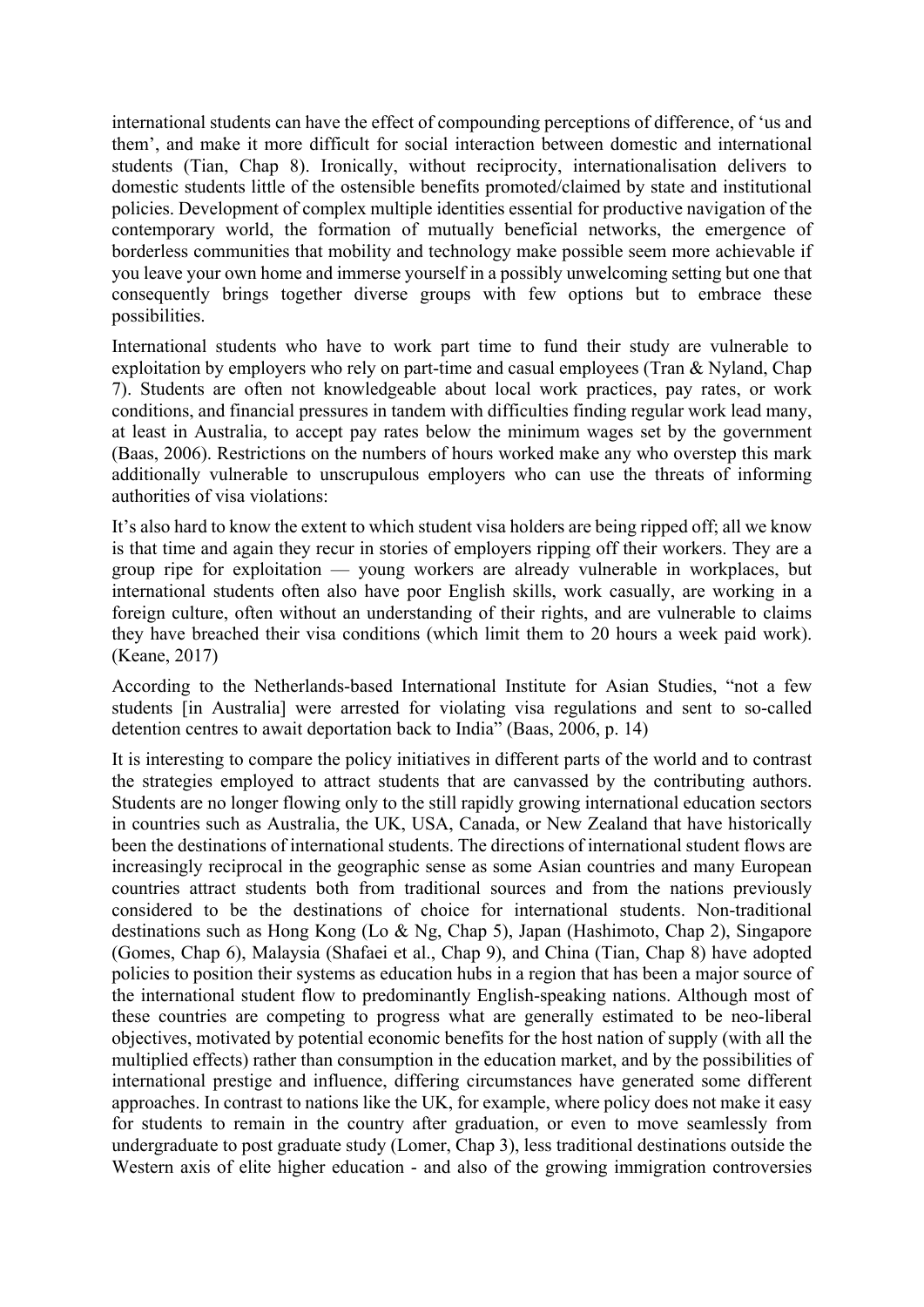these countries are experiencing - have relaxed regulations to encourage internships and poststudy employment. Policy initiatives to attract students to aspiring education hubs has included such as increasing the proportions of students permitted in publicly funded study programs, scholarships that provide financial support of international students, and extended even to bonded scholarships to retain graduates in the destination workforce (Lo  $\&$  Ng, Chap 5; Gomes, Chap 6). A different policy direction focuses on a best practice model to achieve excellence necessary to become a regional hub (Shafaei et al., Chap 9). Although the economic benefits of export of education are not discounted, the efforts to attract international students (and academic staff) of these more recent shifts to internationalisation are part of policy frameworks to develop the quality of education available to their own domestic students and to cultivate academic reputation and prestige. In contrast, policy in traditional destinations of international students relies much more heavily on existing reputation to attract enrolments, especially of high-performing candidates, from outside its borders. While student choices can be influenced by financial cost or incentive, for some these considerations are outweighed by concerns for safety and security or religious and cultural compatibility (Tian, Chap 8).

# **Openness to Reciprocity**

The importance of more openness to reciprocity in the organisation of study programs is evident from the research presented by Lo and Ng (Chap 5), which found that many students resist the ideology of commodification and individual ownership of education as private capital in a knowledge economy, preferring to prioritise public benefits of their education above personal monetary gain. What international students hope to achieve using their qualifications following graduation is not necessarily aligned with the local professional orientations of programs in the host country. It is easy to assume that the quality and reputations of programs that have led international students to choose to study in a foreign country means not only that education is regarded as superior in the host country, but that the source countries of students would be better off if professional practices and contexts of graduate work in host countries were transplanted there. Serious critical reflection is essential to consider how study programs devised and structured for local circumstances, and often to comply with local professional standards, can prepare graduates for the contextually responsive transfer of their learning (Liyanage & Bartlett, 2008; Liyanage, Walker, & Singh, 2015; Tran, 2011). This clearly has the potential for great benefits for domestic students as well if a truly internationalized education is to be achieved. Reciprocal approaches can uncover a deeper significance of diversity at more than the surface level of ethnolinguistic background, and to account for the value of education for different individuals and different contexts. This requires more than rejection of technical or monologic classroom teaching practices that present unchallengeable information (Tian, Chap 8) in favour of pursuit of dialogic mutuality at the content level. It requires openness to the value and legitimacy of other knowledge systems and alternative epistemological assumptions. Crucial to reciprocal teaching and learning is the need to recognise and build on the potential capacity of international students as partners or coconstructors of transnational knowledge, skills and attributes in the international classroom rather than recipients of 'Western' knowledge and ways of doing (Tran, 2013a). Openness to reciprocity means a commitment to move beyond the ethnocentric frame underpinning the sentiment that international students ('the others') need to be one of 'us'. (Hoang & Tran, Chap 4). Hoang and Tran argue that assumptions like these shape how responsibility for adaptation is perceived in discourses of international education. Also adopting the view that international students have the onus of adapting to the host environment means that host institutions are responsible for assisting international students make one-way adaptation by overcoming and adjusting their 'deficiencies' to be one of 'us'.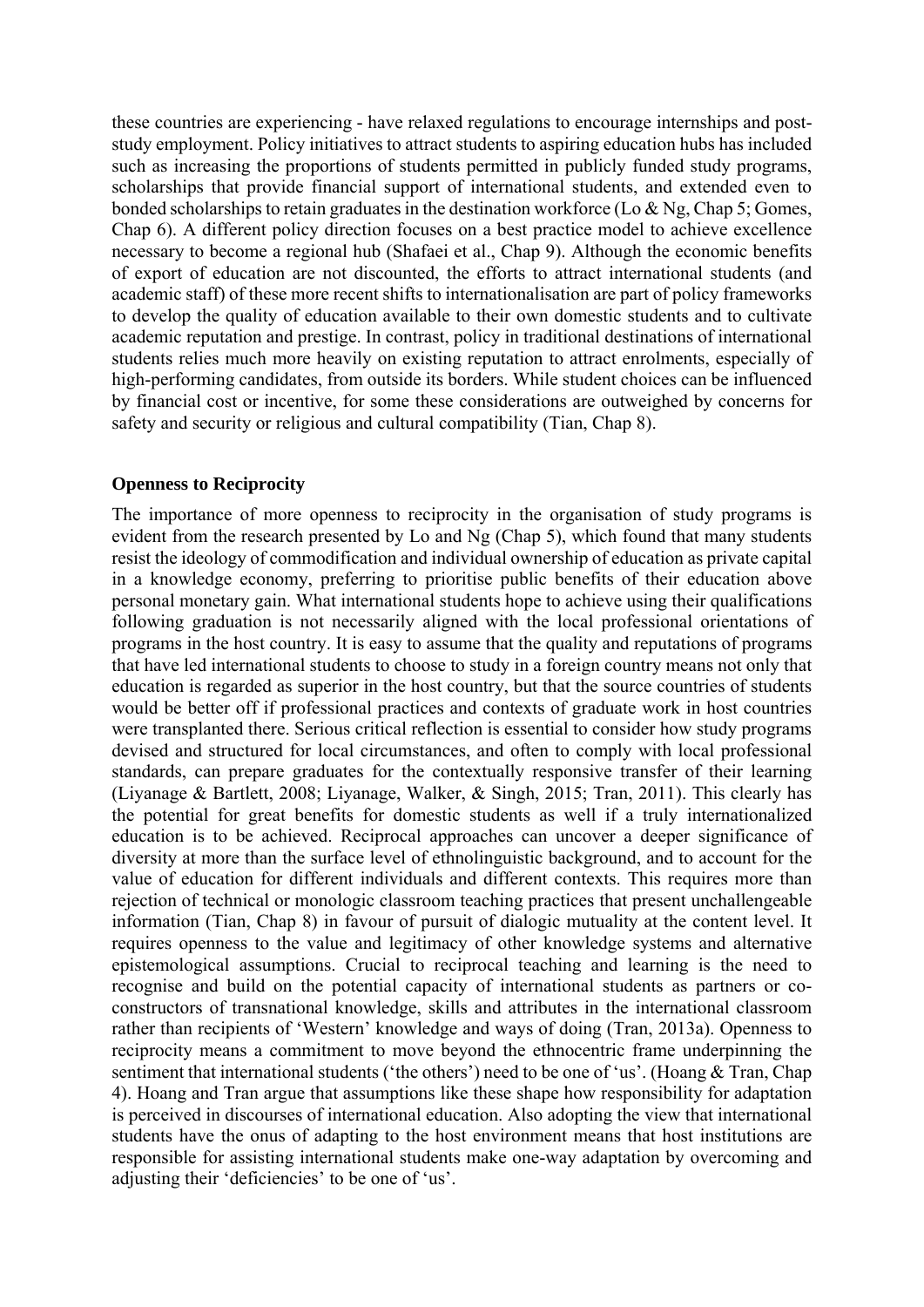Although Lo and Ng (Chap 5) offer political considerations as alternative to current emphases in a marketization approach to internationalization, perhaps another implication of their study is that, if education is to be commodified as a product in a global market, more significance needs to be accorded to the demand side of the transaction, the needs and aspirations of potential students rather than assuming they are attracted solely by the inherent value of existing supply of study programs shaped by and oriented to host country contexts. Indeed, some of the participants in their study took advantage of the incentive measures offered by the host country in order to access higher education but resisted the private benefit of remaining in the host country post-graduation in favour of the opportunity to contribute to development of the social and political capital of their country of origin.

The value of education as an export is accorded high status in the national economies of key providers and market hopefuls, and is the subject of state policy and expenditures, but the discursive reduction of international education to a trade cannot be allowed to obscure the human dimension as a key concern for participants (Tran & Nyland, Chap 7). Situated in the nexus of transnational, ostensibly borderless movement and nation-state regulation, reciprocity in student-host country relationships foregrounds tension between the mobility of student rights and diversity of local contexts. In practice, the education services that constitute the core business of international education are nested in a complex set of variables – customer rights, safety and security, access to quality education and adequate accommodation, employment opportunities, and migration opportunities (Tran & Nyland, Chap 7) - that contribute significantly to the quality of the international students' experiences and are contingent on a local potpourri of political will, administrative planning, infrastructure, economic activity, and public discourse on issues such as migration and diversity. It is probably not surprising that one aspect of the international student experience in which state-level policy can attempt to manage reciprocity, protection of students' rights as consumers, is another expression of market-orientation. Proactive student awareness-raising about rights as education consumers is commendable (i.e., in Australia, Tran & Nyland, Chap 7). However, conferring responsibilities for activation of consumer rights protections on a group that often perceives itself as vulnerable in a relationship in which power is invested in the host state and institutions need to be complemented by proactive mechanisms on the part of regulators and providers to encourage consumer rights claims in a non-threatening and productive atmosphere.

# **Rights & International Students**

That international students are themselves keenly aware of their rights as consumers to a quality educational experience is understandable given that they have been promised a world-class product. Academic satisfaction (Shafaei et al., Chap 9) is essential for a positive international student experience. If the reality does not match the promise, if there is a perception of deceptive behaviour on the part of institutions or state agencies, the dissatisfaction or anger reported by contributing authors (e.g., Tran & Nyland, Chap 7: Tian, Chap 8) is a very human response. Students are usually paying a very high price to study in a host country, not only course fees but living and travel expenses as well, often at the cost of some family sacrifice, or bearing the responsibility of some form of government scholarship; this magnifies the desire to succeed – no one wants to return home a failure - and the role attributed to quality teaching and learning experiences in achieving success. Given the financial significance of international student status, it is understandable that the focus of students is, as Tran and Nyland (Chap 7) found, primarily on their rights as consumers, rather than as students, to a quality education experience with a positive outcome, and dissatisfactions with student experiences, for example, with teaching styles or access to teaching staff as reported by Pakistani students in China (Tian,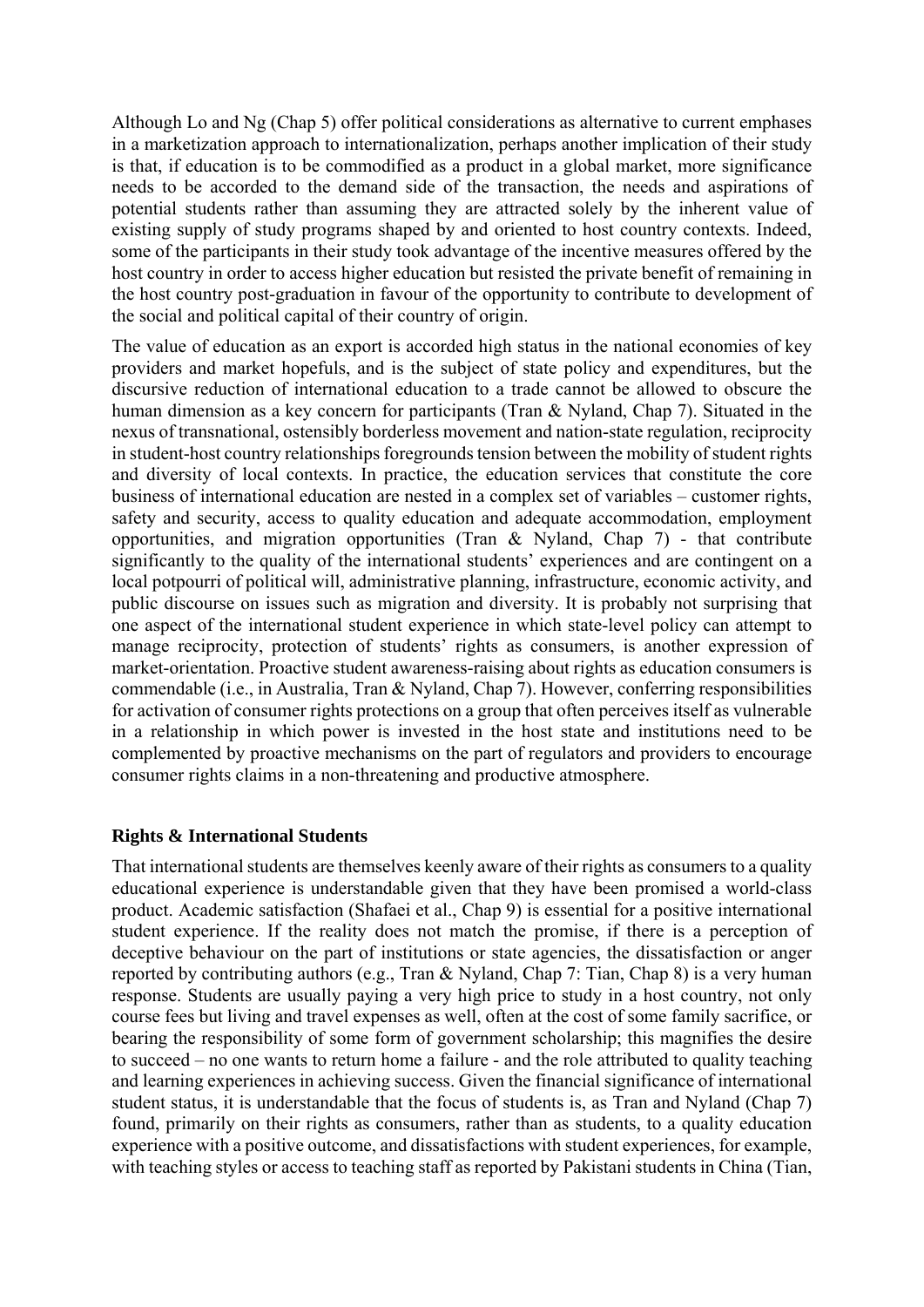Chap 8), are expressed in terms of value for money or misleading advertising. Of course, academic success is situated amidst a range of sociocultural and psychological variables (Shafaei et al., Chap 9) that contribute to dis/satisfaction, but some of these are open to institutional management, for example, interaction with university administration and regulations is a complex field that can be needlessly frustrating for international students (Shafaei et al. Chap 9; Tian, Chap 8). However, a more reciprocal approach that does not commodify students and position them as consumers, that is perhaps more resistant to the notion of education as a private benefit (Lo & Ng, Chap 5), might be more attuned to the complex motivations of these 'consumers' and how these can be turned to advantage in teaching and learning.

# **International Students, English Language & Academic Literacies**

Ethnolinguistic dimensions of reciprocity in international students' experiences are inevitable. Internationalization of education, the ostensible integration of international and intercultural dimensions in all aspects of higher education (Knight, 1994), have essentially been conducted using English as medium of Instruction (MOI), spawned hugely profitable English language teaching and testing enterprises (Ata, Chap 13), and been accompanied by a decline - even a "crisis" (Diaz, Chap 11) - in the teaching and learning of languages other than English in Anglophone universities, hardly an example of international and intercultural reciprocity. Perhaps most striking is the tension between international education as a levelling agent grounded in shared scholarship and (re)distribution of knowledge, and the asymmetry of the relationships between education providers and seekers, potently symbolized by the sociolinguistic gatekeeping of the English language (See Diaz, Chap 11) .

In the Anglophone destinations to which most international students flow, 'othering' on the basis of ethnolinguistic background begins with discourses that essentialize and problematize users of language other than English. For example, categorization as a user of English as an additional language can confer an almost "pathological" (Franson, 1999, p. 60) condition that requires treatment and remediation in order to be 'overcome'. Rather than being recognized as a cognitive asset (Liyanage & Walker, 2014b), any emerging bi/multilingualism as students develop control of the linguistic resources of English is regarded more in terms of a deficit. In BANA settings, bi/multilingual capacities of students are largely ignored in favour of, paradoxically of linguistic deficit; English is both gatekeeper and reductive benchmark for students who are anecdotally evaluated on the basis of whether their English is judged to be 'good' or not (although as Diaz, Chap 11) points out, assumptions/expectations of domestic students' English proficiency are similarly monolingually oriented and reductive, and not always realized). English has become another tradeable commodity in the global education market, foundation of a complementary 'industry, again worth billions, in which profit-oriented organisations offer courses and testing, and publishers supply a seemingly never-ending demand for course-books and materials. A significant number of international students enrol in TESOL and Applied Linguistics programs in BANA countries in order to teach English in their country of origin, that is, the requirement for English proficiency generates part of the flow of students to universities in English-speaking destinations (Liyanage & Bartlett, 2008). With teaching and testing regimes based on standard varieties of English, generic materials and course books insensitive to local contexts, and explicit and implicit promotion of Western language pedagogies through these materials and graduates of TESOL programs, this is a dimension of international education where reciprocity is sorely lacking. Dismissal of the validity of non-standard varieties of English and cultural biases in teaching and testing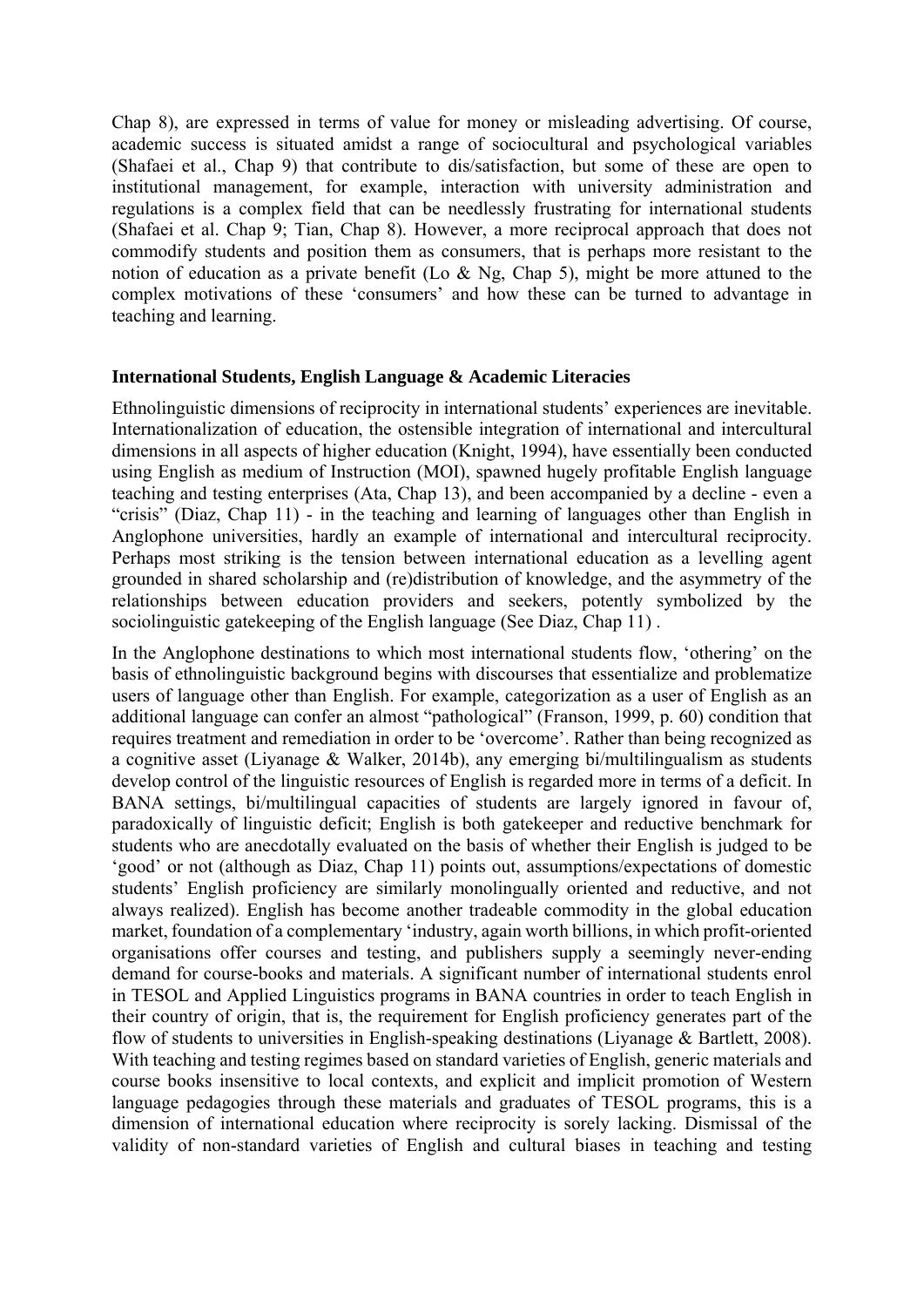materials (Ata, Chap 13) perpetuate the dominance of traditional English-speaking student destinations and asymmetries in mutuality (see Ata 2015a; Ata and Kostogriz 2015b).

The demand for English proficiency as a pre-requisite for enrolment in study programs in the traditional student destinations of the BANA axis and the accompanying discursive construction of an 'English problem' (Diaz, Chap 11) rather than celebration of rich linguistic and cultural diversity, is arguably at odds with alleged opportunities for development of international and intercultural experiences and outlooks, let alone development of practical of skills in areas such as languages that might advance these internationalist aspirations. Nor has linguistic reciprocity has been evident in the attempts of nations outside this sphere to attract students. Opportunities for English mother-tongue students to develop bi/multilingual skills through study in other language mediums are exceptional and reliance on English-medium programs (e.g. see Tian, Chap 8; Hashimoto, Chap 3) to attract international students to non-Anglosphere destinations remains the norm. Internationalized education could become more interesting if institutions outside the BANA circle offered 'products' that are distinguished by difference such as language of instruction instead of even at this global level falling into the habit of adaptation by the 'other' to the norms of the dominant, even on their home ground, accepting the "existing hegemonic global order" Tian (Chap 8). On another level, as Tian (Chap 8) and Krishna (Chap 10) observe, linguistic differences can be an obstacle to academic and social reciprocity (promised by marketers of international education), contributing to both perceived and actual isolation and marginalization of international students in host countries, and certainly a factor in congregation of co-nationals in both social and academic contexts that constrains opportunities for reciprocal experiences in host countries. The value of English is currently unchallenged in higher education, but, given the vibrant linguistic ecologies of internationalized education institutions (Diaz, Chap 11), a reciprocal valuing of languages other than English (LOTEs) - frequently found in the linguistic repertoires of domestic students as well as visiting students – has the potential to address this division between visiting and local students. Narrowing the gap between global citizen rhetoric of graduate attributes and rates of LOTE study could further ameliorate isolation of international students and take advantage of campus linguistic diversity. In addition to valuing the diversity of languages that students bring to the classroom, a commitment to recognising and building on students' bilingual and multilingual capabilities to search for knowledge and intellectual capitals is seen as essential to enrich the learning experiences for all.

Furthermore, as Diaz (Chap 11) so effectively argues, the language classroom is itself a setting that nurtures the skills of dialogue and of reciprocity. The non-Anglophone European Union (i.e., excluding the UK, which is poised for exit anyway) offers a fine example of multilanguage teaching and learning, including English, which integrates notions of public and private benefit as well as critically-oriented citizenship of the linguistically diverse region. The first two organising principles of the Common European Framework (Council of Europe, 2011, p. 2) could provide inspiration for international education policy-makers:

- that the rich heritage of diverse languages and cultures in Europe is a valuable common resource to be protected and developed, and that a major educational effort is needed to convert that diversity from a barrier to communication into a source of mutual enrichment and understanding;
- that it is only through a better knowledge of European modern languages that it will be possible to facilitate communication and interaction among Europeans of different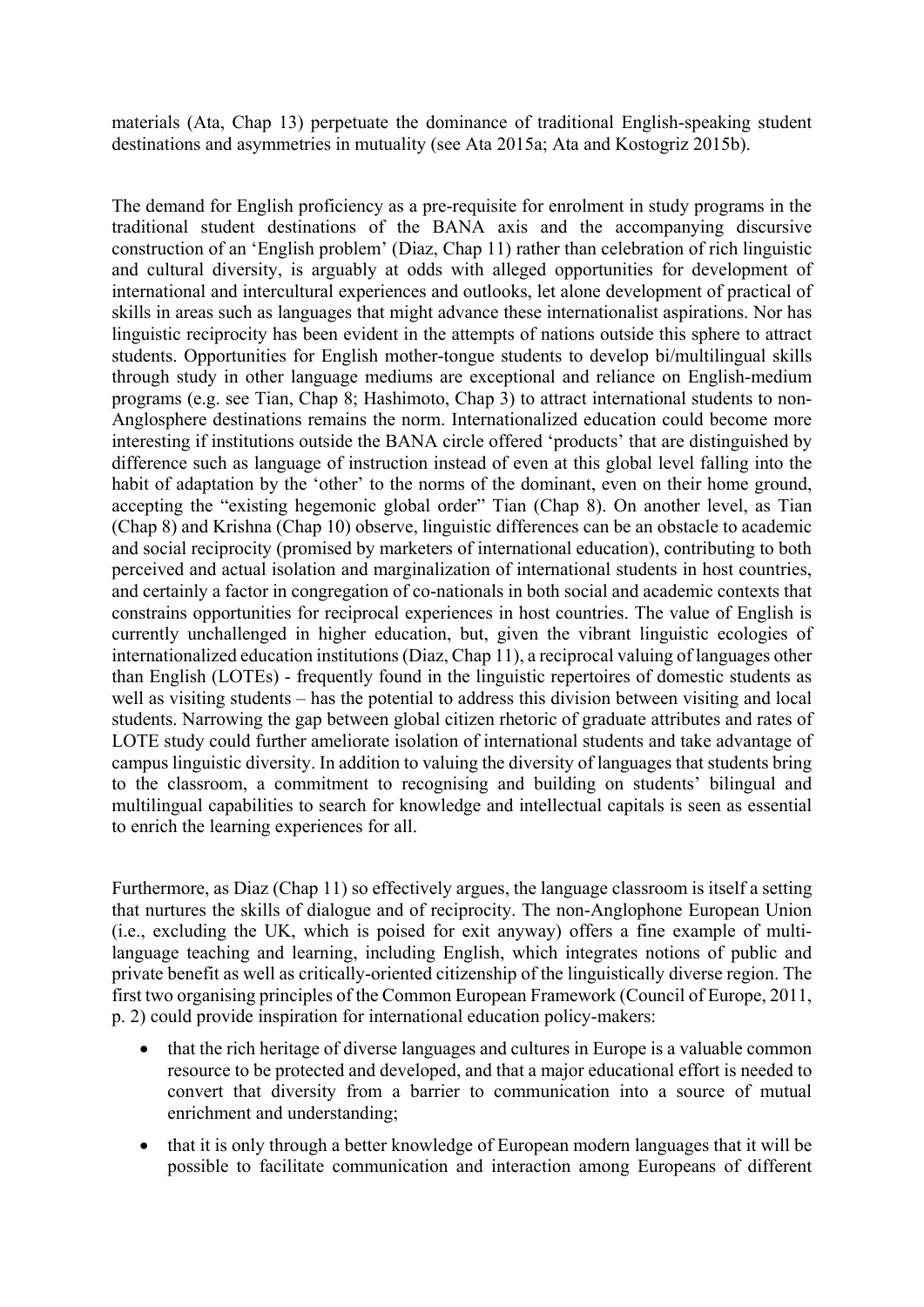mother tongues in order to promote European mobility, mutual understanding and cooperation, and overcome prejudice and discrimination.

The spread of English has gone hand in hand with pre-eminence of Western epistemologies, education systems, and academic and professional practices, and expectations that international students will, through a "tacitly assumed osmosis-like process of academic acculturation" (Zahora, Chap 14), adopt and conform to the ways teaching and learning that are done in study destinations. Expectations that students will adapt to local conventions and practices are not limited to English-speaking institutions, as the experiences of Pakistani students in a Chinese university recounted by Tian (Chap 8) illustrate. Wherever there is an international dimension to education the balance between assimilation and accommodation of students (Liyanage, Chap 12) needs to be negotiated to the benefit of all participants. Given the power relationships between institutions and students that have been canvassed in this volume, responsibility for initiation of dialogue that is sustained throughout students' programs of study rests with institutions. Genuine dialogue grounded on other-orientation that introduces students to discursive practices (Zahora, Chap 14) rather than simply technical tool-kits of academic conventions will facilitate productive accommodation of the strengths and knowledge that students already have at their disposal as student scholars. Support for academic staff in introduction of materials and texts that expose all students to wider and more diverse range of epistemological approaches and knowledge is one avenue for exploration if international students are to be provided contexts for participation and contribution that enriches learning for all. One of the key themes emerging from this volume is that international students prioritize their learning, that if they experience supportive, other-oriented interaction and communication with teaching and administrative staff, and domestic students, that if they believe their learning is deemed important by the institution, then they will work hard to adapt to the different circumstances, and be satisfied with their educational experience.

# **Further Thoughts**

This volume provides valuable critiques of and challenges to the status quo that should provoke the thoughtful attention of the various stakeholders to the relational nature of the international student experience. The perspectives and insights offered to the reader make it clear that a reorientation to internationalization of education as a reciprocal enterprise can enhance and enrich the experiences of individuals and groups directly involved either as students or those with whom they interact in settings around the globe. Given more widespread critiques of the neo-liberal ideology as a solution to the problem of provision and distribution of goods and services, it is timely that the various stakeholders - university administrators and international student counsellors, private enterprises, such as education agents, and government departments dealing directly and indirectly with the international education market such as departments of education, commerce and migration undertake a serious assessment of the outcomes of this approach to the provision of education. Indeed, as Diaz (Chap 11) argues compellingly, academics need to lead the way in challenging assumptions about internationalization that limit both questions we can ask and the futures we can imagine. To facilitate this, analytical frameworks of reciprocity, such as the Buber example (Chap7 8), need to be applied to the phenomenon of international education if the sources of dissatisfaction from both perspectives are to be addressed. As the contributing authors demonstrate, any success cannot and should not be measured merely by numbers of students, dollar values, and market shares. While the potential dividends that flow from success of international education have long been extolled as significant in human terms, both tangible and intangible, including the benefits for the work of education and research itself, under the influence of neo-liberal and managerialist ideologies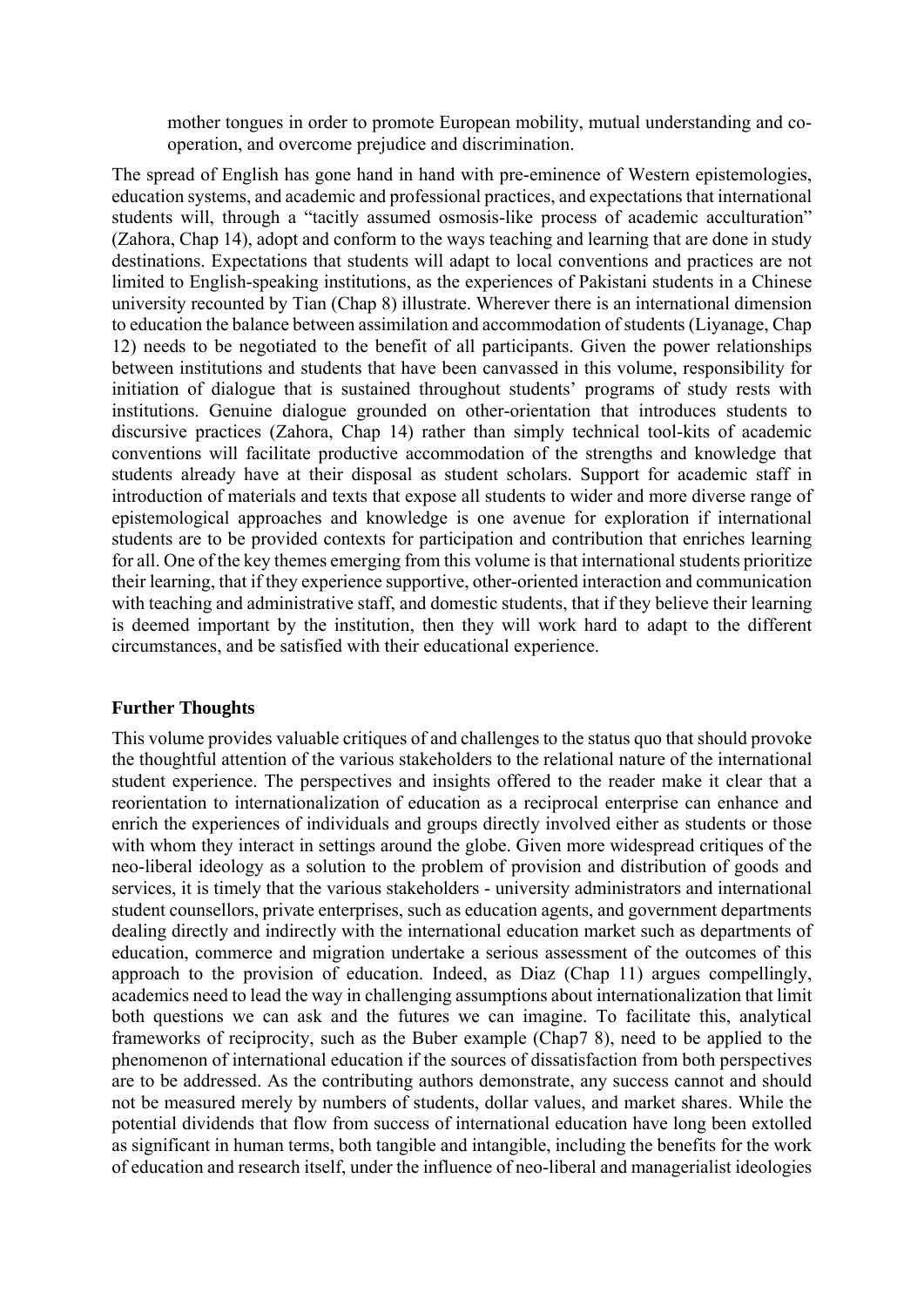it has become the practice to measure them in very short-sighted economic terms as a \$40 billion export industry, a service provided predominantly by developed, already wealthy nations. This blinkered perspective reduces the value of education to a concentration on money changing hands, to financial gains of international education providers such as universities and colleges that recruit significant numbers of international students, and of businesses that profit from facilitation of the flows of students around the globe and satisfying their essential needs such as accommodation. How long will the viability of international education continue if reciprocity in relations in international education is ignored, if, as Tian (Chap 8) observed, "students continue to sense they are being 'objectified', reduced to the status of being merely a source of finance, and their education, welfare and humanity are ignored." This positions reciprocity front and centre not only in best outcomes in academic, social and welfare dimensions of international education, but also in economic considerations. Given the scale of movement of students across borders, priority needs to be directed to some form of international agreement on the rights and reciprocal obligations of international students, one that participating nations and students must agree to and abide by. This is an area that has failed to keep pace with the changing education landscape, so much so that in Australia, for example, a study found that the rights of international students demand attention in "policy areas of education, immigration, human rights, employment, housing, transport, law enforcement, social and community affairs" (Graycar, 2010, pp. 13-14). Furthermore, the challenge offered by Lo and Ng (Chap 5) to re-envision access to an international or transnational education in a global world as a human right rather than a product with a price tag captures what has too often been lost in current approaches. While education is available only to those already in possession of wealth, any promise that it is the key to social and material development, a pathway out of poverty, appears destined to remain a myth. Rather, international education as a market arguably deepens social and class divisions and operates as a gatekeeper that excludes those who could most benefit. In a global world, wealthy nation states with high quality education systems should perhaps be intervening to promote and support a reciprocity at the national level, and rather than profiting from a flow of students to their institutions (that is, moving wealth from poorer nations to their own) take more steps to develop the availability of quality education programs in the countries from which they currently draw their international student enrolments. This must surely be the next phase of internationalization and flow of students across borders, not a one-way flow, but one that facilitates opportunities for a more reciprocally international education for students regardless of country of origin. The contradiction of the present iteration of globalization of education in which, as Lo and Ng (Chap 5) point out, nations continue to seek advantage in a putatively borderless world is failing to realize the transformative potential of education in social and human terms of a genuine reciprocity, of "adopting the initiatives of enhancing the connectivity among people from around the world by internationalization as a project of nurturing humanity, world citizenship" (Ng, 2012, in Lo & Ng, Chap 5, p. XX).

The current flow of students is lubricated by language, English, but the role of language/s in international education as merely instrumental needs overturning; the idea that one particular language is both necessary and sufficient for an authentic international education needs to be rejected to engage with the proposition that an education cannot be truly international or global if it relies on one language alone. Rather, an international education embeds reciprocity through all students', including local/domestic students, learning of additional languages in order that it not only "engages with the linguistic but also the onto-epistemological wealth that our students bring to it" (Diaz, Chap 11, p XX). As argued convincingly by Shafaei et al. (Chap 9), the satisfaction of students is closely linked to the ease with which they are able to navigate the demands of the academic, institutional and broader cultural contexts they encounter in host countries, and this contributes directly to the overall achievement of academic success. Given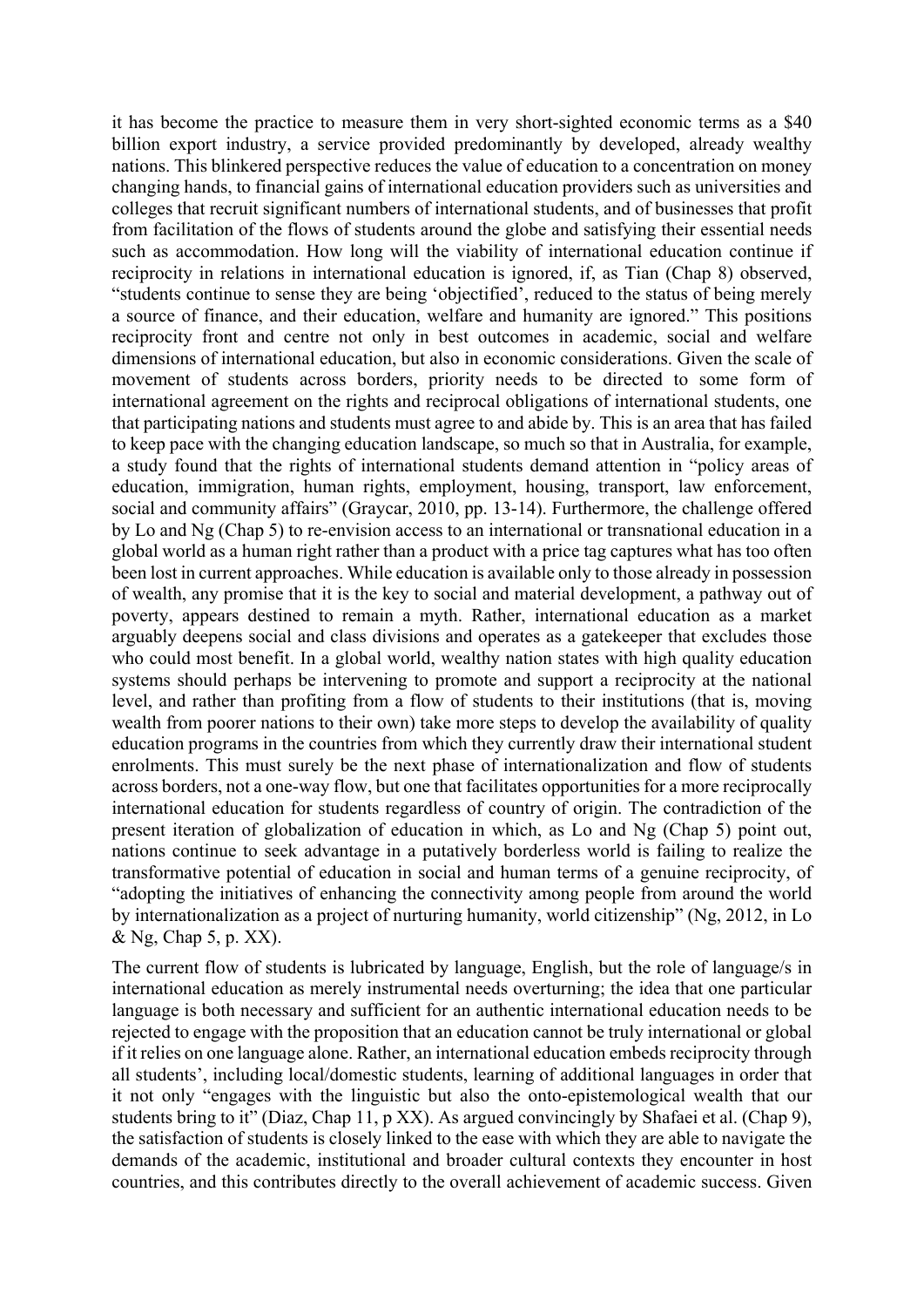that student satisfaction and academic success is a goal shared by students and host countries and institutions, and mutually beneficial to all participants, students' study choices need to be reciprocated by proactive and planned efforts to ease their navigation of the academic, psychological, and sociocultural challenges they face in host countries. This necessitates otherorientation, flexibility and openness to alterity, adaptation that will be reciprocated in what Shafaei et al. (Chap 9) term 'positive word-of-mouth', that is, much-valued reputation and prestige as study destinations, and in experiences for both visitors and hosts that resemble more closely the promises of internationalisation.

#### **References**

- Altbach, P. (2002). Knowledge and education as international commodities. *International Higher Education*(28), 2-5.
- Ata, A. W. (2018). An investigation into the Knowledge, Education and Attitudes of Male and Female international students in Australia to the International English Language Testing System (IELTS). In A. W. Ata, L. T. Tran, & I., Liyanage, (2018). (Eds). Educational reciprocity and adaptability: International students and stakeholders. New York: Routledge.
- Ata, A W (2015a) Knowledge, Education, and Attitudes of Chinese, Arab (Gulf Region) and Other Candidates to IELTS: A Case of Australia, in *Journal of International Students* vol 5 Issue 4 pp 488-500.
- Ata, A.W. and Kostogriz, A.(2015b) *International education and cultural-linguistic experiences of international students in Australia***.** Brisbane: Australian Academic Press**.**
- Baas, M. (2006). Cash cows. Milking Indian students in Australia. *IIAS Newsletter, 42*(14), 14.
- Bakhtin, M. M. (1979). *Estetika slovesnogo tvorchesta (The aesthetics of verbal creation)*. Moscow: S G Bocharov.
- Ball, S. J. (2003). The teacher's soul and the terrors of performativity. *Journal of Education Policy, 18*(2), 215-228. doi:10.1080/0268093022000043065
- Beck, J., & Young, M. F. D. (2005). The assault on the professions and the restructuring of academic and professional identities: A Bernsteinian analysis. *British journal of sociology of education, 26*(2), 183-197. doi:10.1080/0142569042000294165
- Bista, K. (2018). Do Academic and Social Experiences Predict Sense of Belonging? Comparison among American and International Undergraduate Students. In A. W. Ata, L. T. Tran, & I., Liyanage, (2018). (Eds). Educational reciprocity and adaptability: International students and stakeholders. New York: Routledge.
- Codd, J. (2005). Teachers as 'managed professionals' in the global education industry: The New Zealand experience. *Educational Review, 57*(2), 193-206.
- Council of Europe. (2011). *Common European framework of reference for languages: Learning, teaching, assessment.* Retrieved from https://www.coe.int/t/dg4/linguistic/Source/Framework\_EN.pdf
- Díaz, A. (2018). Stretching the global imaginaries of internationalisation: The critical role of intercultural language learning pedagogies. In A. W. Ata, L. T. Tran, & I., Liyanage, (2018). (Eds). Educational reciprocity and adaptability: International students and stakeholders. New York: Routledge.
- Dunn, K., Pelleri, D., & Maeder-Han, K. (2011). Attacks on Indian students: The commerce of denial in Australia. *Race & Class, 52*(4), 71-88. doi:10.1177/0306396810396603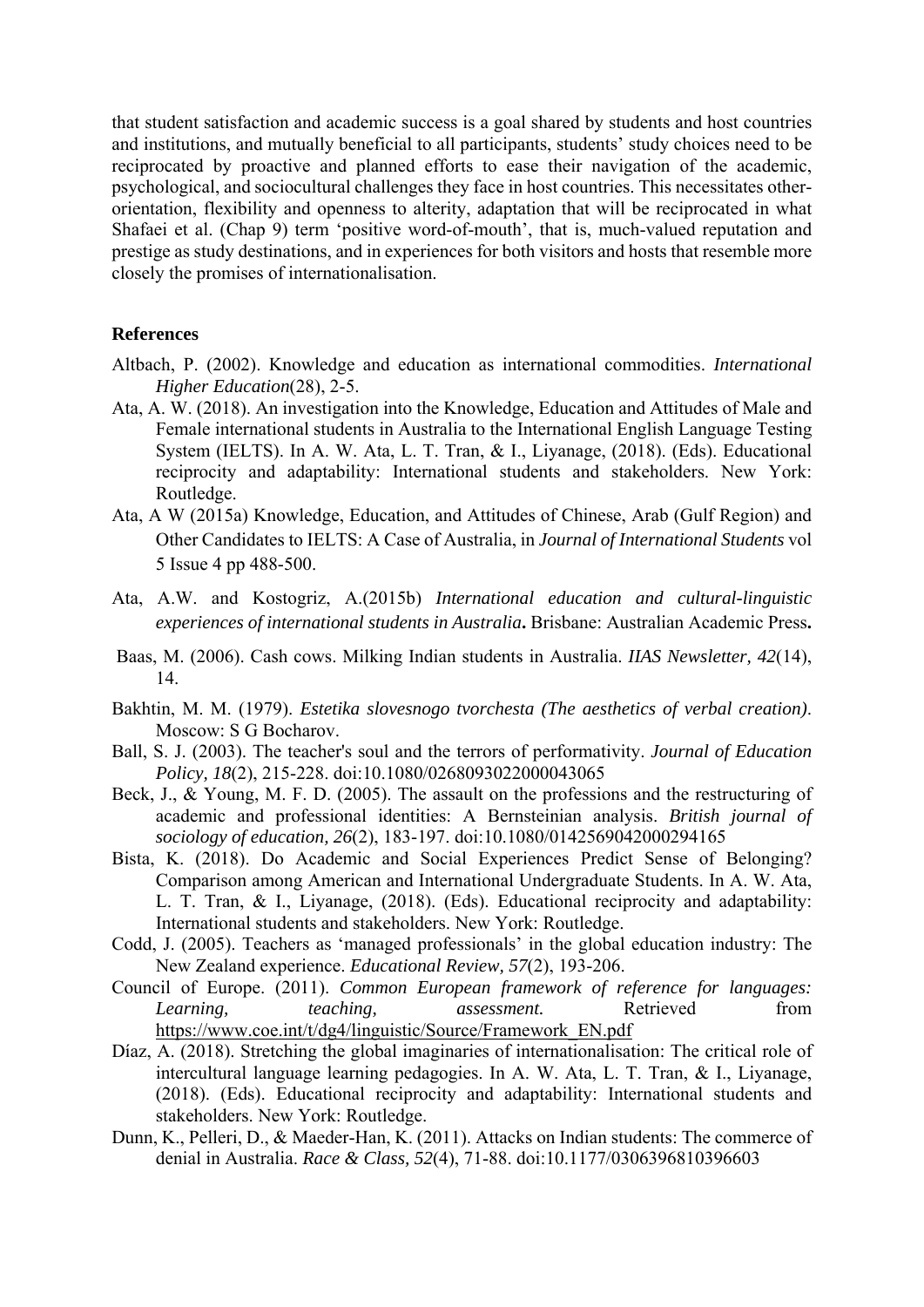- Franson, C. (1999). Mainstreaming learners of English as an additional language: The class teacher's perspective. *Language Culture and Curriculum, 12*(1), 59-71. doi:10.1080/07908319908666569
- Gomes, C. (2018). Navigating through the hostility: International students in Singapore. In A. W. Ata, L. T. Tran, & I., Liyanage, (2018). (Eds). Educational reciprocity and adaptability: International students and stakeholders. New York: Routledge.
- Graycar, A. (2010). *Racism and the tertiary student experience in Australia*. Canberra: Academy of the Social Sciences in Australia.
- Hashimoto, K. (2018). Japan's "Super Global Universities" scheme: why does the number of "foreign" students matter?. In A. W. Ata, L. T. Tran, & I., Liyanage, (2018). (Eds). Educational reciprocity and adaptability: International students and stakeholders. New York: Routledge.
- Hoang, T. & Tran, L. T. (2018). Understanding international students' adaptation motivation and behaviours: transformative, strategic, or conservative?. In A. W. Ata, L. T. Tran, & I., Liyanage, (2018). (Eds). Educational reciprocity and adaptability: International students and stakeholders. New York: Routledge.
- Keane, B. (2017, April 11). International students need greater protection from being underpaid. Crikey *Insider*. Retrieved from http://lnk.edition.crikey.com.au/l/Ah8Njl0VUYPBL348oSwtakI?utm\_source=Traction Next&utm\_medium=Email&utm\_campaign=Insider-Subscribe-110417
- Knight, J. (1994). *Internationalization: Elements and checkpoints. Research Monograph No. 7*. Ottawa: Canadian Bureau for International Education.
- Linell, P. (2009). *Rethinking language, mind, and world dialogically: Interactional and contextual theories of human sense-making*. Charlotte, NC: Information Age Publishing.
- Liyanage, I. & Gurney, L. (2018). International students and academic conventions: Reconciliation of disparate expectations. In A. W. Ata, L. T. Tran, & I., Liyanage, (2018). (Eds). Educational reciprocity and adaptability: International students and stakeholders. New York: Routledge.
- Liyanage, I., & Badeng, N. (2016). Internationalisation of Australia-China higher Education in times of Globalisation. In I. Liyanage & N. Badeng (Eds.), *Multidisciplinary research perspectives in education: Shared experiences from Australia & China* (pp. 1-6). Rotterdam, the Netherlands: Sense Publishers.
- Liyanage, I., & Bartlett, B. J. (2008). Contextually responsive transfer: Perceptions of NNES on an ESL/EFL teacher training programme. *Teaching and Teacher Education, 24*(7), 1827-1836. doi:10.1016/j.tate.2008.02.009
- Liyanage, I., Singh, P., & Walker, T. (2016). Ethnolinguistic diversity within Australian schools: Call for a participant perspective in teacher learning. *International Journal of Pedagogies and Learning, 11*(3), 211-224. doi:10.1080/22040552.2016.1272529
- Liyanage, I., & Walker, T. (2014a). English for Academic Purposes: a Trojan horse bearing the advance forces of linguistic domination? In P. W. Orelus (Ed.), *Affirming language diversity in schools and society: Beyond linguistic apartheid* (pp. 165-175). New York: Routledge.
- Liyanage, I., & Walker, T. (2014b). Accommodating Asian EAP practices within postgraduate teacher education: Perspectives from Australia. In I. Liyanage & T. Walker (Eds.), *EAP in Asia: Negotiating appropriate practices in a global context*. Rotterdam, The Netherlands: Sense Publishers.
- Liyanage, I., Walker, T., & Singh, P. (2015). TESOL professional standards in the "Asian century": Dilemmas facing Australian TESOL teacher education. *Asia Pacific Journal of Education, 35*(4), 485-497. doi:10.1080/02188791.2013.876388